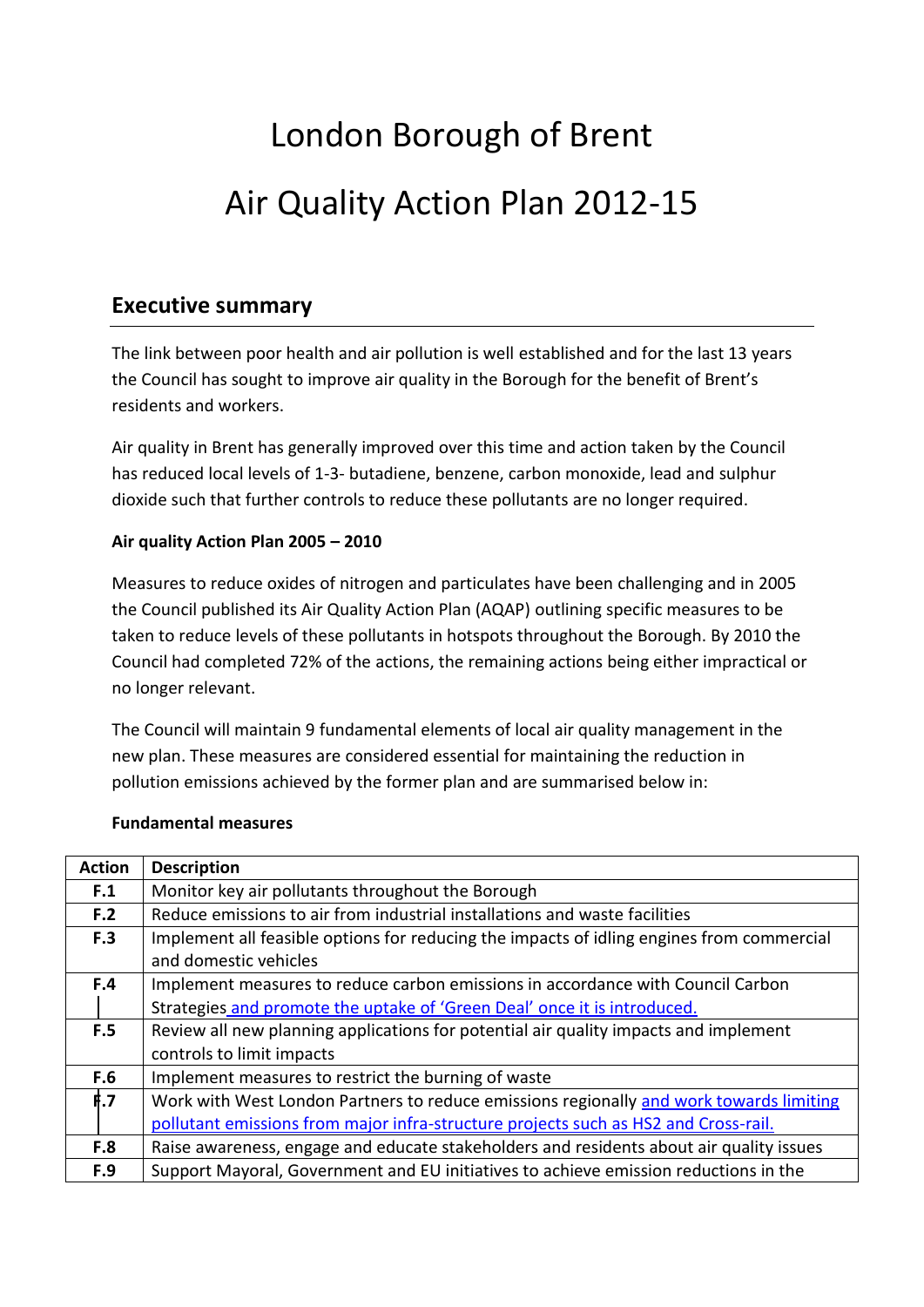Borough

#### **Air quality Action Plan Measures 2012 – 2015**

The air quality management area remains unchanged since it was amended in 2006. Nitrogen dioxide and particulates remain the focus of the new plan since concentrations of these pollutants continue to exceed targets set. Further action is required to ensure that all areas in the Borough meet national air quality objectives.

The new plan integrates air quality with climate change measures and identifies additional opportunities for emissions reductions, not only from Council activities but also from Brent businesses.

Integration of air quality into the emerging public health agenda is a high priority. It ensures consideration is given to protecting the public from serious health threats from policy planning to its implementation.

The London Borough of Brent's revised and updated Air Quality Action Plan 2012-2015 outlines the measures the Council will take to reduce air pollution in the Borough. The Council will implement 15 new air quality action plan measures to further reduce pollutant emissions associated with specific sources.

Progress in delivering the plan will be reported annually in accordance with the National Review and Assessment process.

| <b>Action</b> | <b>Description</b>                                                                                                                                                                 | <b>Timescale</b> |
|---------------|------------------------------------------------------------------------------------------------------------------------------------------------------------------------------------|------------------|
| A.1           | Integrate local air quality improvements into emerging Borough public health<br>plan                                                                                               | <b>Oct 2013</b>  |
| A.2           | Increase the number of suitable tree species planted in new developments                                                                                                           | <b>Oct 2013</b>  |
| A.3           | Develop a cohesive corporate strategy to ensure all proposed energy from<br>waste plant has a minimal Air Quality impact whilst achieving 20% carbon<br>reduction from renewables. | <b>Mar 2015</b>  |
| A.4           | Update the Sustainable Development Checklist to reflect the Borough's<br>commitment to reducing the environmental impact of new development on<br>air quality                      | <b>Mar 2013</b>  |
| A.5           | Set carbon and nitrogen dioxide reduction targets for regeneration schemes                                                                                                         | <b>Mar 2015</b>  |

#### **Air Quality Action Plan Measures**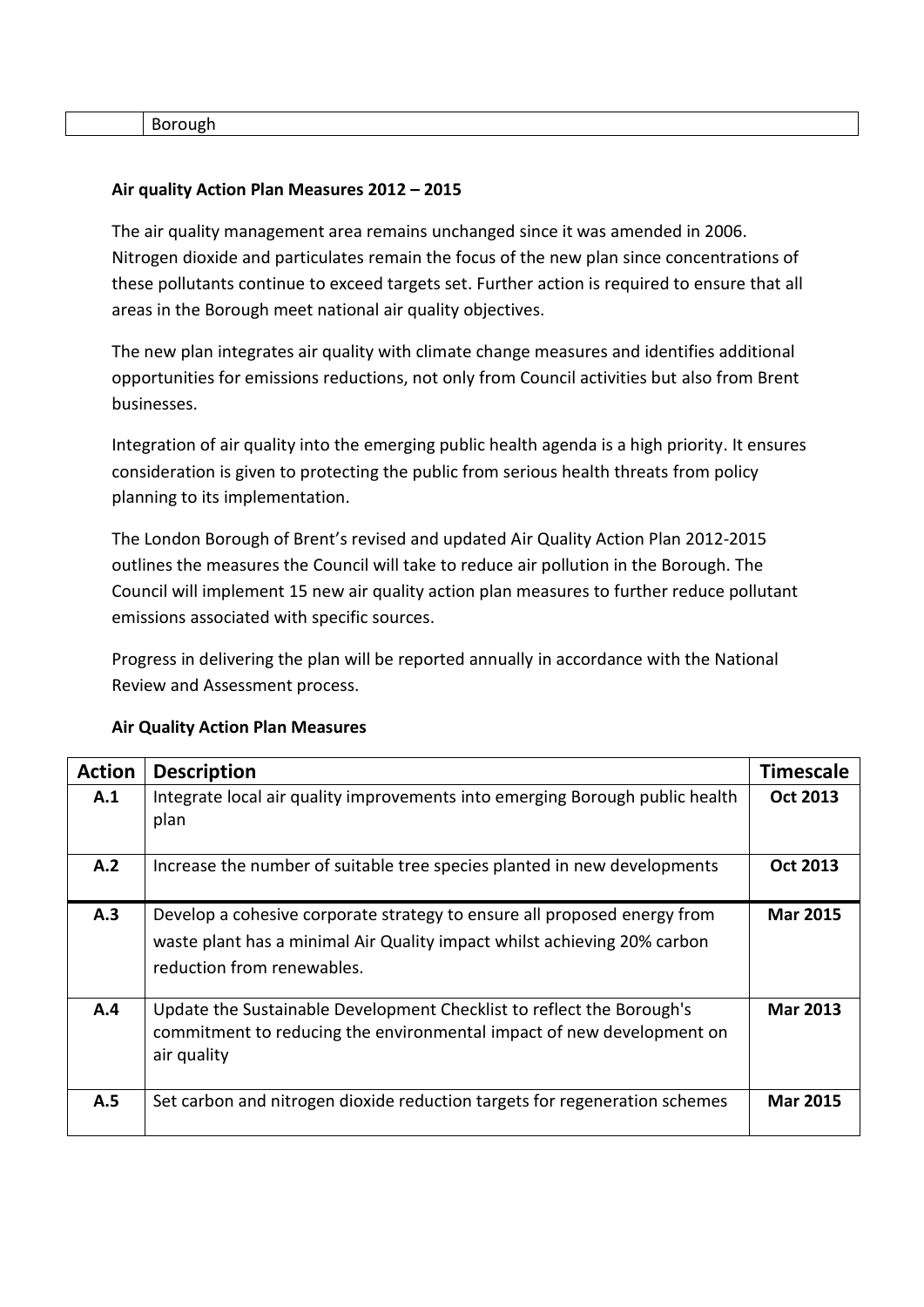| A.6  | Review planning policies to safeguard against environmental impacts of new<br>and existing Waste Facilities                                 | <b>Mar 2013</b> |
|------|---------------------------------------------------------------------------------------------------------------------------------------------|-----------------|
| A.7  | Achieve on-going reduction in car use through modal shift to non-car modes                                                                  | <b>Mar 2014</b> |
| A.8  | Install electric charging points at strategic locations in Brent                                                                            | <b>Mar 2014</b> |
| A.9  | Reduce congestion associated with new or proposed traffic management<br>schemes                                                             | <b>Mar 2015</b> |
| A.10 | Facilitate the delivery of new car clubs in the borough through links with<br>transport and planning policy                                 | <b>Mar 2015</b> |
| A.11 | Work with Brent businesses to achieve 10% reduction in energy use from<br>their operations                                                  | <b>Mar 2015</b> |
| A.12 | Secure a 20% decrease of energy use in Council housing stock and 25%<br>reduction in emissions arising from Council service delivery        | <b>Mar 2015</b> |
| A.13 | Reduce use of fossil fuels in council buildings                                                                                             | <b>Mar 2015</b> |
| A.14 | Secure 10% reduction in nitrogen dioxide, particulates and carbon dioxide<br>from major commercial fleet operators in Brent                 | <b>Mar 2015</b> |
| A.15 | Lobby government to raise awareness of challenges to implementing waste<br>licensing controls whilst achieving National Air Quality targets | <b>Mar 2015</b> |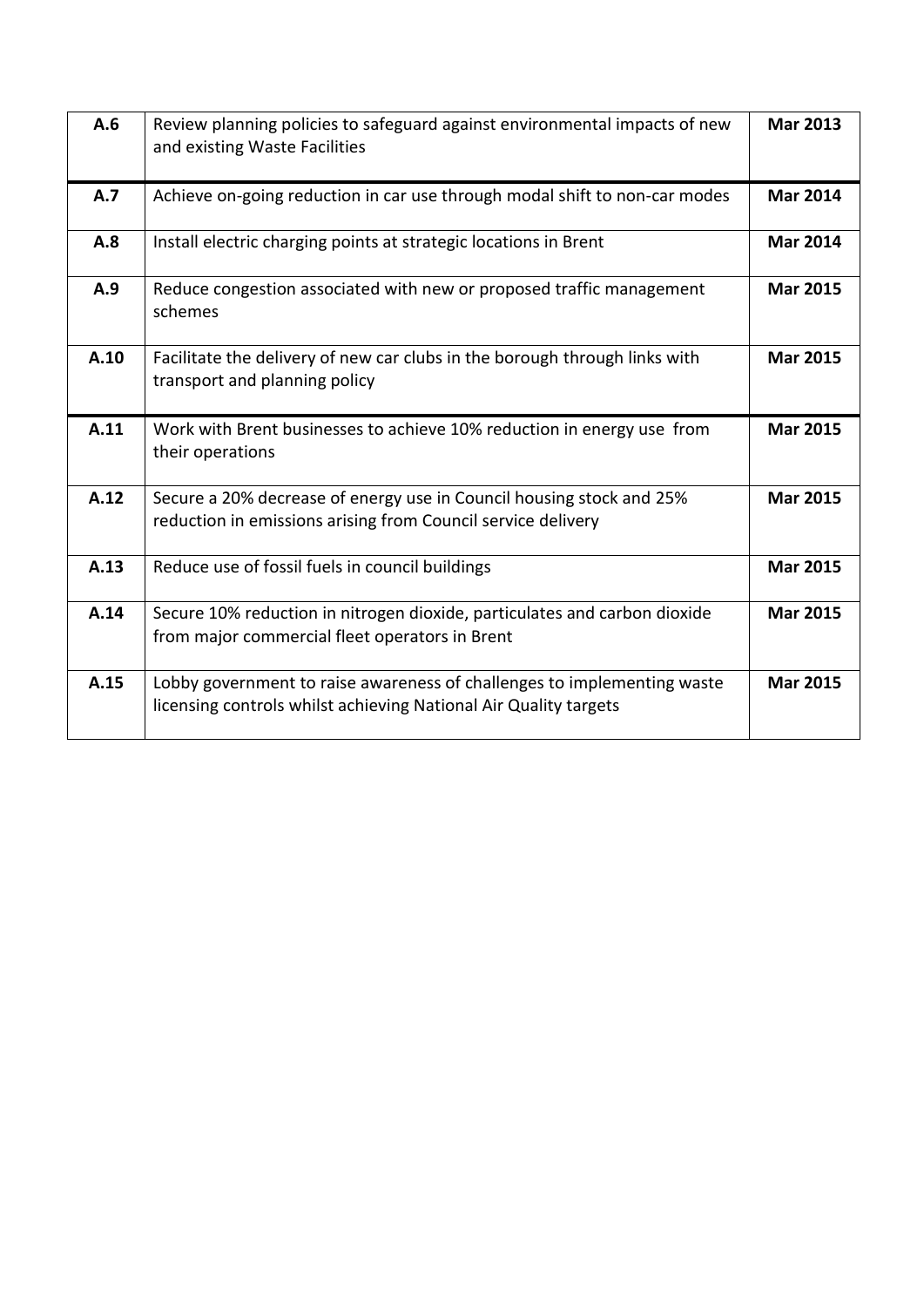# **New Air Quality Action Plan Measures**

London Borough of Brent's revised Air Quality Action Plan 2012-2015 outlines the Council's plans to reduce air pollution over the next four years. The measures offer the potential to deliver the greatest health benefits for those who visit, work and live in the Borough.

#### **Action measures**

Following the implementation of the previous Air Quality Action Plan air quality in Brent has improved but further reductions in nitrogen dioxide and particulate matter are required. Many of the actions detailed in the previous plan have been completed or superseded by changes in technology and lifestyle.

The measures below build on the success of the previous Action Plan and describe a positive way forward to achieve further improvements.

#### **Theme 1: Community**

**Action 1: Integrate local air quality improvements into emerging Borough public health plans**

#### **Action 2: Increase the number of suitable tree species planted in all new development.**

Although air pollution is not confined by geographical boundaries local and regional sources can make a difference between acceptable levels and levels considered prejudicial to health. Any improvement in air quality will benefit everyone. However, some areas of the Borough are more likely to be affected by poor air quality than others as the wider problems of poverty; deprivation and general poor health make people more vulnerable to the effects of pollution. This contributes to an almost 9-year difference in life expectancy between the most affluent and least affluent wards in the Borough.

The council is committed to reducing this gap. **Action Measure 1** we seek to limit Council actions or activities which further reduce quality of life or amenity whilst promoting positive improvements. This will include limiting further exposure of those worst affected to sources such as energy from waste, industrial plant or transport and ensuring that future development is not concentrated in these areas alone. We will also ensure that all opportunities to integrate air quality improvement to measures arising from the Council's implementation of the Public Health White Paper are considered.

Improved public realms have a significant and positive impact on general health and mental wellbeing and can facilitate an increase in physical activity and local exercise. Green space in Brent occupies approximately 8% of the Borough which is well below the 15% London average. Trees form an integral part of the urban environment and the air quality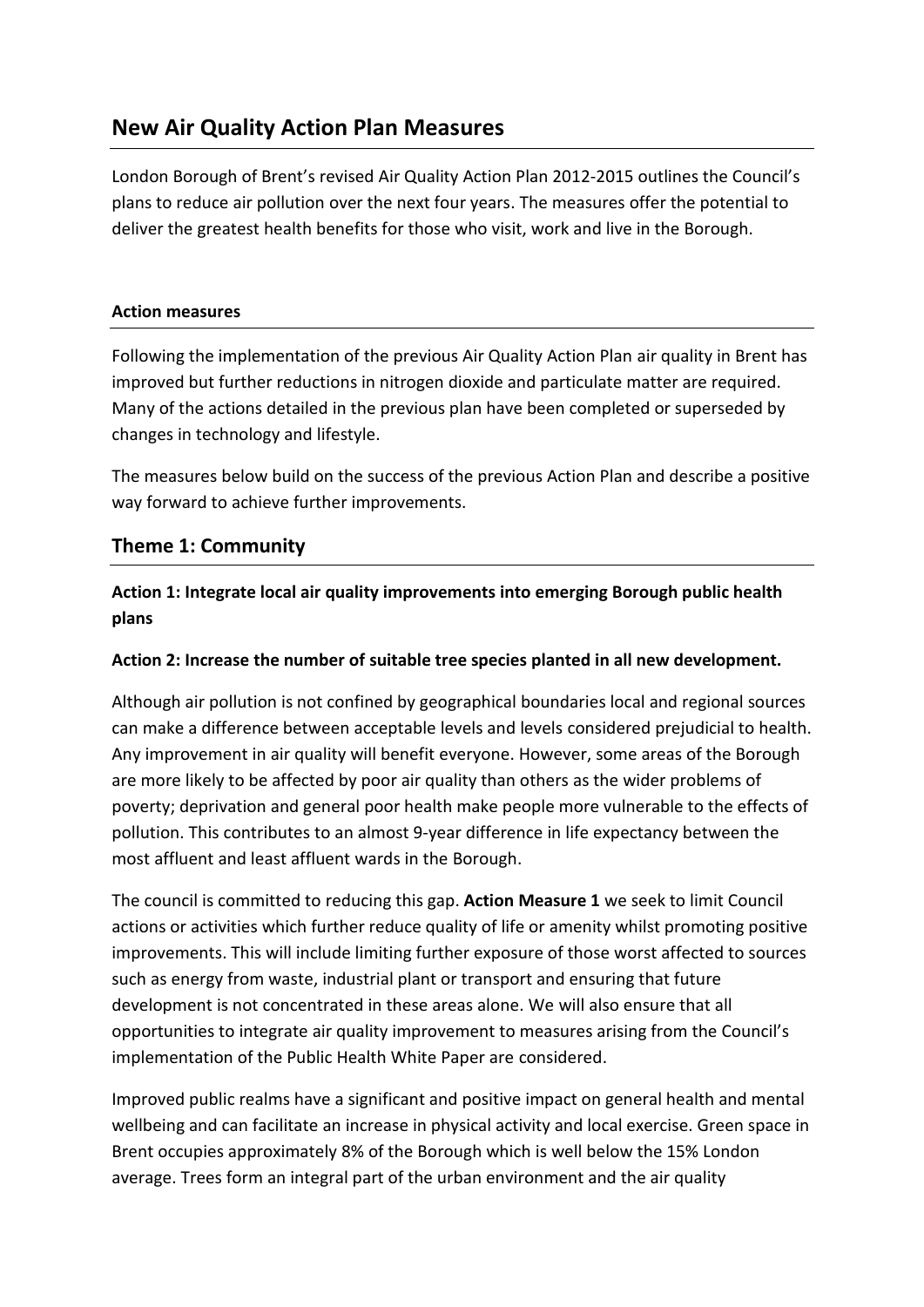management area is recognised as generally being deficient in tree cover. Brent's high population density means many Brent residents have little or no access to green or open space. We seek to address this by increasing planting in the Borough, contributing more generally to the Councils' commitment for improving health and wellbeing and tackling health inequalities. In addition, the Council seeks to improve the walk-ability of key routes to encourage walking and to make the street and public transport viable and attractive travel options. **Action Measure 2** contributes to this agenda by promoting an increase in the provision of trees to enhance existing green spaces and routes wherever possible, particularly in new development areas.

#### **Theme 2: Development**

**Action 3: Develop a cohesive corporate strategy to ensure all proposed energy from waste plant has a minimal Air Quality impact whilst achieving 20% carbon reduction from renewables.**

**Action 4: Update the Sustainable Development Checklist to reflect the Borough's commitment to reducing the environmental impact of new development on air quality**

**Action 5: Set carbon and nitrogen dioxide reduction targets for regeneration schemes**

**Action 6: Review planning policies to safeguard against environmental impacts of new and existing Waste Facilities** 

The Core Strategy allows for the development of over 10,000 new homes between 2010 and 2016 and this increase is likely to give rise to significant pollution emissions in the short-, medium-, and long- term unless properly controlled. Development policies to increase mixed-used development and ensure that town centres are easily accessible by public transport means that some areas which are subject to further development are already exposed to high levels of pollution. This will require particular care to ensure it is managed.

Council policy and supplementary planning documents already address the long-term sustainability of development control, particularly renewable energy and climate change impacts. **Action Measures 4 and 5** seek to enhance this approach by including Air Quality in the sustainability checklist and setting targets to limit the pollution impacts of new development.

Nowhere is this more pronounced than when considering future use, location and impacts from biomass and similar combustion plant. Local energy generation and district heating schemes whether fuelled by waste, biomass or fossil fuels have the potential to severely impact local Air Quality. **Action Measure 3** will ensure that sufficient controls are in place to minimise the impacts of such plant on Air Quality without losing the opportunities to reduce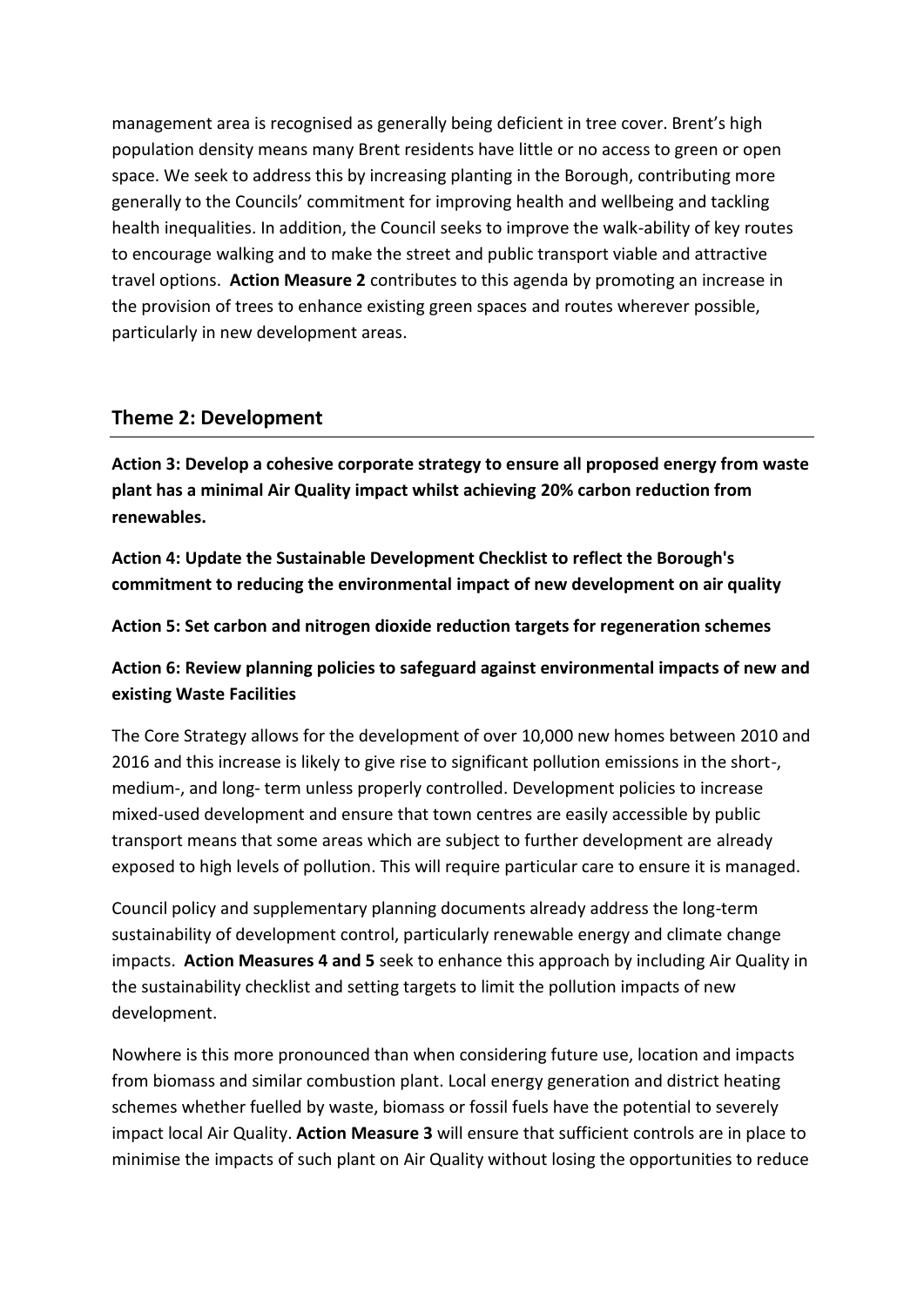local energy demand and landfilling of waste. In addition, to further minimise the potential impacts, consideration will be given to the most suitable locations for their placement.

The core strategy also supports substantial commercial development in the borough. We have and continue to take action to limit the air quality impacts from some commercial operations and recognise the significant contribution of waste facilities to particulates (as  $PM_{10}$ ) measured locally. We do not meet the national targets set for this pollutant in some areas in the Borough and are unlikely to meet future targets for ultra-fine particles (PM<sub>2.5</sub>). We estimate that fine particles have an impact on mortality equivalent to 133 deaths in Brent compared to a target for traffic related deaths of less than 10 a year. Through implementation of **Action Measure 6** we will seek to actively resist proposals for the location of such activities close to residential or other sensitive land uses. We will also use all regulatory powers available to limit emissions from existing processes in the borough and use our influence to seek to limit the impact of processes in neighbouring boroughs.

It is important to note that Action Measures 3, 4, 5 and 6 will be subject to the satisfactory outcomes of statutory consultation processes required for changes to existing planning policy.

#### **Theme 3: Transport Measures**

**Action 7: Achieve on-going reduction in car use through modal shift to non-car modes**

**Action 8: Install electric charging points at strategic locations in Brent**

**Action 9: Reduce overall congestion, including that associated with new or proposed traffic management schemes**

**Action 10: Encourage the delivery of new car clubs in the borough through links with transport and planning policy**

Traffic and transport is the largest contributor to air pollution in Brent, as accounting for at least 52% of emissions, hence measures to reduce their impacts remain our highest priority for action. Congestion, increases in town centre traffic from buses and heavy goods vehicles, increased private car use, and idling vehicles all contribute significantly to pollutant emissions. The Council recognises it has a significant part to play in the local control of traffic and transport. The Borough Spending Plan is designed to reduce traffic impacts, encourage modal shift and increase the use of travel plans in schools and businesses to encourage take up of more sustainable modes of transport than the private vehicle.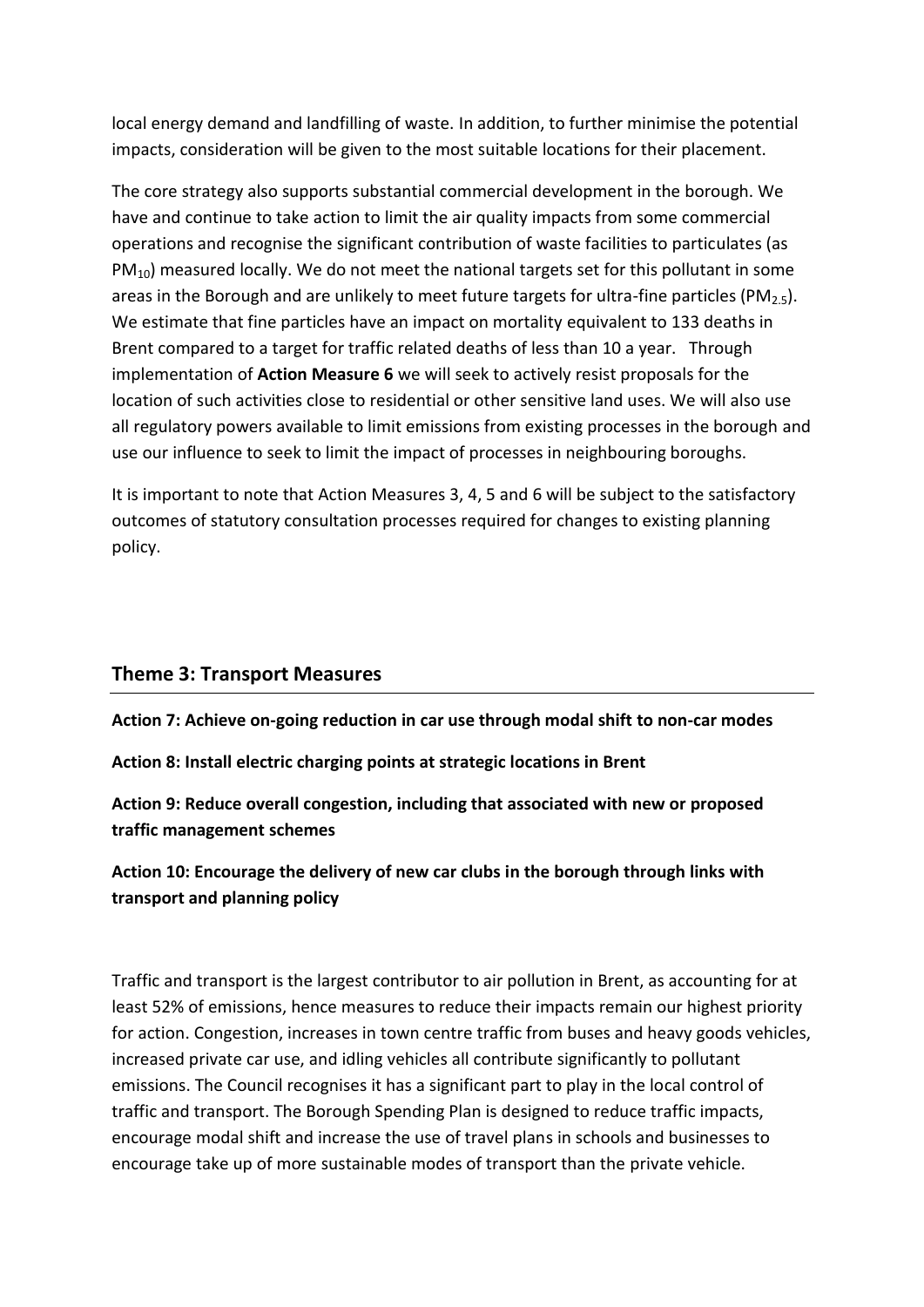The Council will target the impacts of increasing car ownership by increasing modal shift in favour of more sustainable methods such as car clubs, public transport, walking and cycling. Implementation of **Action Measure 7** will ensure that all measures, ranging from travel planning for schools and business, the use of cycle lanes and the take-up and use of sustainable modes of transport is measured. The future aim of this measure is to facilitate and map the continued shift from private cars to cycles or walking from an established baseline giving regard to guidance such as 'The Brent Placemaking Guide'.

Many residents in the Borough who do not currently own a car aspire to do so in the future. 36% drive or are driven to work and the opportunity exists to reduce this by implementing measures to encourage people to use other modes of transport or consider less polluting options where such travel is necessary. Measures such as the use of car clubs and designating areas as car-free will serve to reduce private car ownership and therefore pollution and the delivery of new car clubs in appropriate areas throughout the Borough shall be met by implementing **Action Measure 10**.

Any shift towards increased car use would undermine all positive efforts taken to date to reduce pollution and increase congestion in town centres. It is therefore vital that the reduction of congestion underpins any proposal for a new scheme and the implementation of Action **Measure 9** for new and proposed traffic management schemes seeks to achieve this.

The Council will continue to review the development of new technologies and fuels to identify appropriate recharging infrastructure and inform future policies as technologies mature. The current tiered parking charging scheme favours small and low or zero emission cars and promotes more environmentally-friendly choices of vehicle or modal shift to noncar modes of travel.

High level support must be secured and robust Council policies written to ensure the successful implementation of such measures as efforts made to date have had only limited impacts on traffic volumes. As a result the review of planning and transport policies is essential.

Electric vehicles are considered much less polluting than petrol or diesel vehicles such that the Mayor of London aims to increase the number of vehicles in the London Fleet by over 98,000 vehicles. The Council is wholly supportive of this and **Action Measure 8** seeks to install a number of charging points around the Borough in support of this aim. The Council will also conduct an analysis of the reduction in pollution emissions secured before considering the locations for additional points.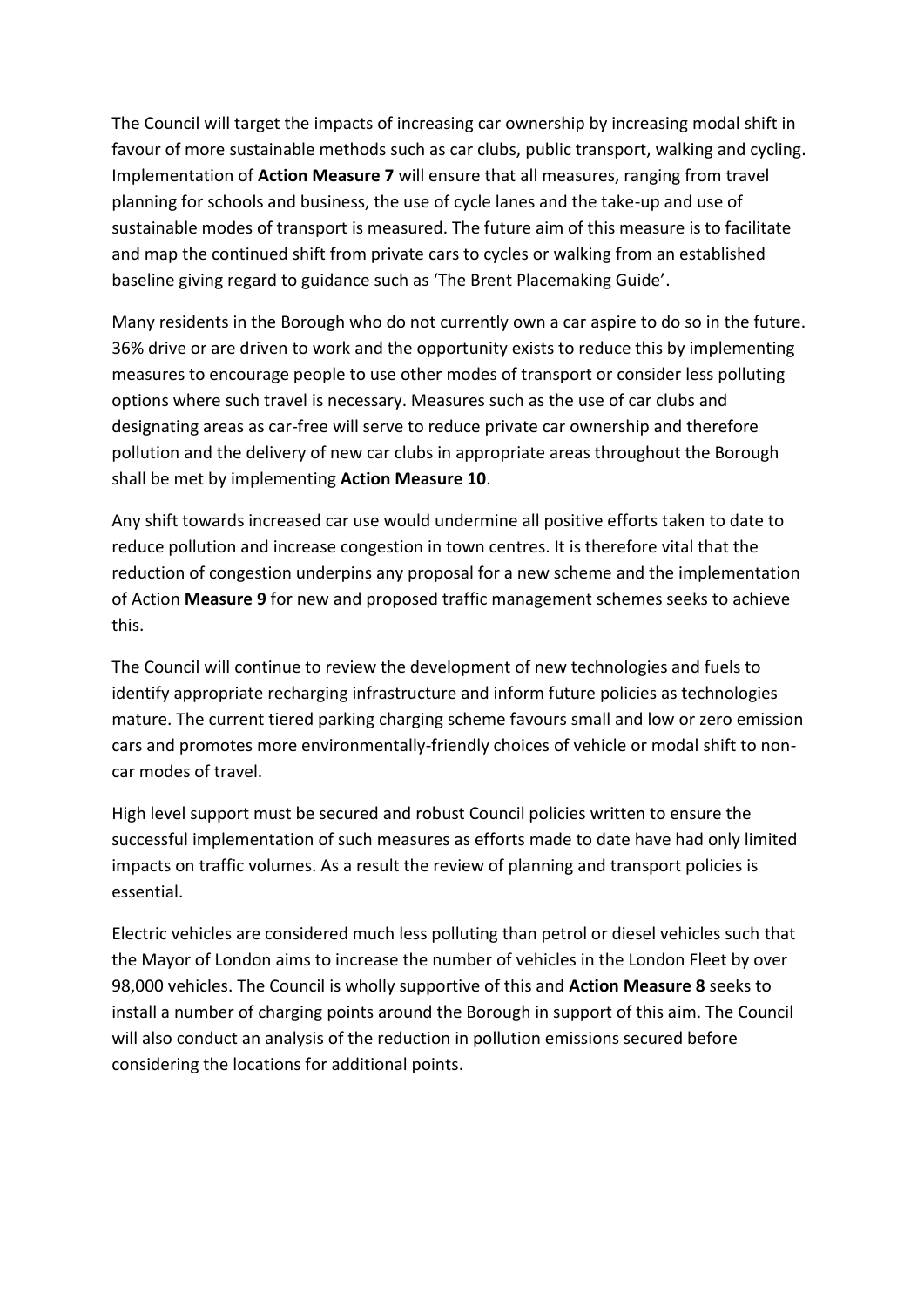#### **Theme 4: Commercial Measures**

**Action 11: Work with Brent businesses to achieve 10% reduction in in energy use from their operations**

**Action 12: Secure a 20% decrease of energy use in Council housing stock and 25% reduction in emissions arising from Council service delivery**

**Action 13: Reduce use of fossil fuels in council buildings**

**Action 14: Secure 10% reduction in nitrogen dioxide, particulates and carbon dioxide from major commercial fleet operators in Brent**

#### **Action 15: Lobby government to raise awareness of challenges to implementing waste licensing controls whilst achieving National Air Quality targets**

The Council seeks to exemplify best practice by reducing pollutant emissions generated by our operations and activities. We can then demonstrate the measures that could be appropriately adopted by local businesses. Although initially driven by the, now defunct, Best Value Performance Indicators our commitment to lead by example remains a core Council priority, building upon the gains of previous initiatives. **Action Measure 11** will achieve a measurable reduction in pollutant emissions from energy use by Brent Businesses throughout the life of the plan and beyond. The Council has established a baseline from which to reduce pollution emissions generated by energy use in the future and the data gathered to inform this process will also be invaluable for establishing realistic emission reduction targets for Brent businesses from the use of heating, lighting and transport.

Through the implementation of **Action Measure 14** we will secure reductions in emissions of nitrogen dioxide, particulates and carbon dioxide from commercial fleets. Transport and energy emissions are the main sources of air pollution in Brent and we recognise the role local businesses can play in securing reductions in pollution. Brent serves as a transport hub with the North Circular Road serving as a main arterial road connecting London and other main routes to key cities in the United Kingdom. Whilst the London Low Emission Zone helps to reduce the number of worst polluting vehicles from entering the Borough the opportunity exists to reduce fleet emissions further still. Using existing resources and with support from Transport for London, WestTrans and West London Freight Partners, the Greater London Authority will work with businesses in Brent to identify their contribution to local air quality options for reducing the impact of this. We will initially focus this work on those with large fleet operations.

Council operations and, more particularly, our ageing stock of housing are significant contributors to pollutant emissions,. The majority of these emissions come from old and inefficient boilers in Council Offices, Schools and social housing. **Action measures 12 and 13**  seek to address this issue by reducing fuel use through the promotion of improved boilers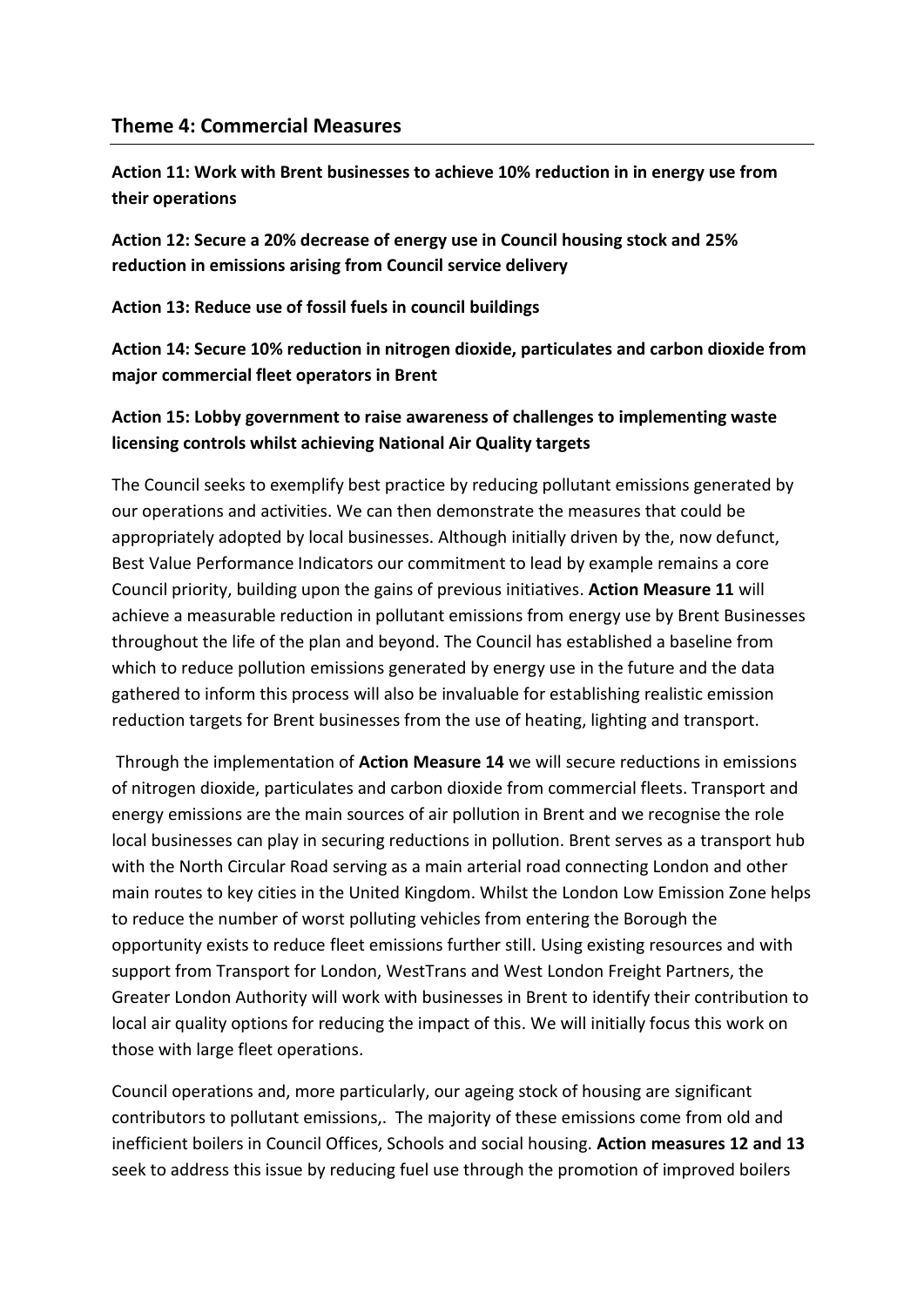and buildings and more efficient modes of service delivery. We will also support the uptake of alternative energy sources and district heating schemes.

We recognise that not all Air Quality improvements can be delivered directly by our actions and a particular area of concern is the licensing of Waste Facilities such as those on Neasden Lane. Current National and London wide policies seek to promote greater recycling, reuse and energy reclamation from waste. It is likely that these pressures will result in more waste infrastructure in Brent. **Action Measure 15** will seek to ensure that further development of waste infrastructure does not result in more pollution in Brent. This will be achieved by continuing to strengthen and deepen our working relationships with the Environment Agency, DEFRA and the GLA as well as lobbying for improvements in the relevant licensing regimes.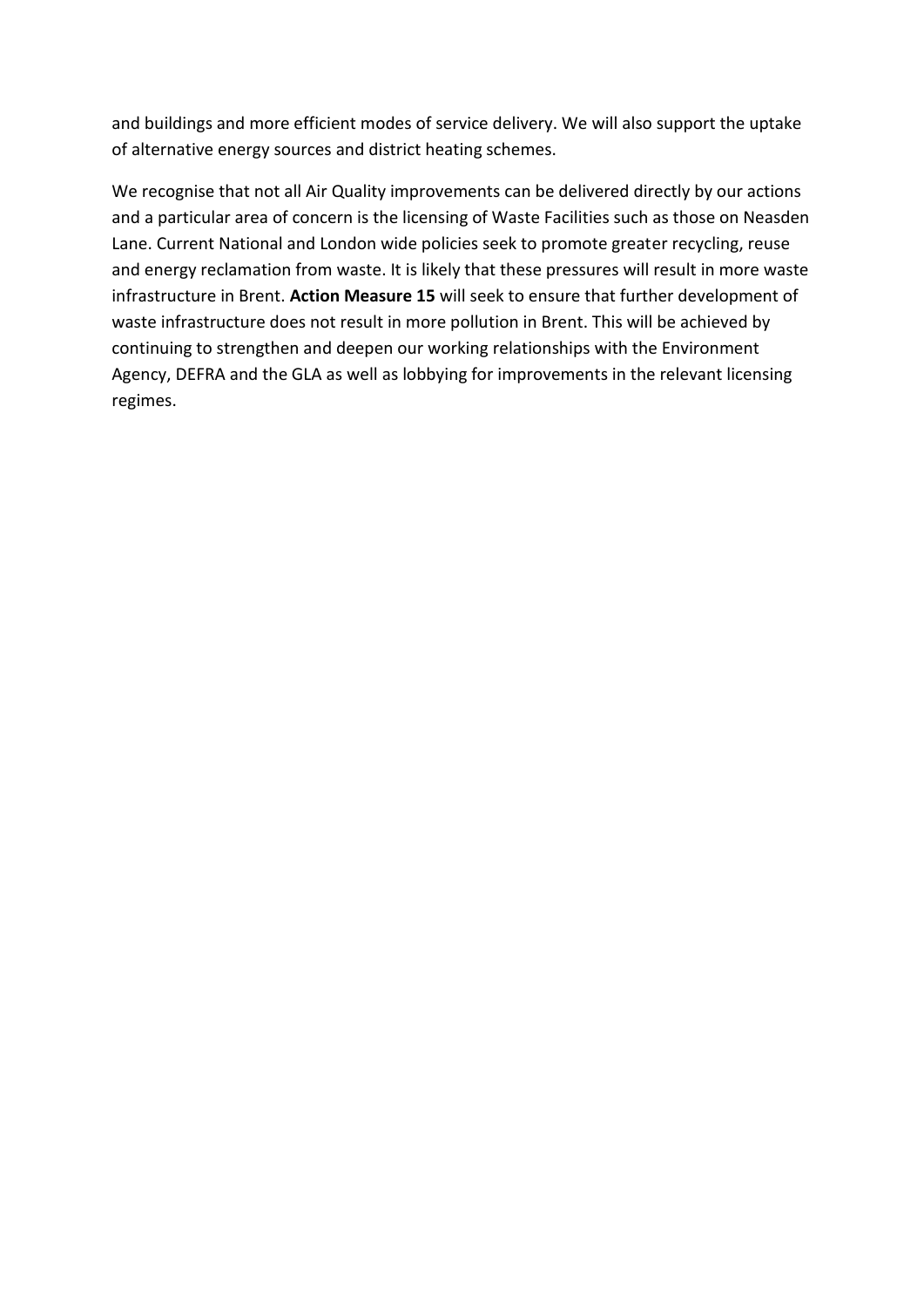# **Air Quality Action Plan Summary**

| Action | Action measure                                                                          | Key Performance                                                                                                                                                        | <b>Delivery</b>                                                                                                                                                                                                                                                               | Completion | Lead                                                        | Review                           |
|--------|-----------------------------------------------------------------------------------------|------------------------------------------------------------------------------------------------------------------------------------------------------------------------|-------------------------------------------------------------------------------------------------------------------------------------------------------------------------------------------------------------------------------------------------------------------------------|------------|-------------------------------------------------------------|----------------------------------|
|        |                                                                                         | indicator(s)                                                                                                                                                           |                                                                                                                                                                                                                                                                               | Date       |                                                             | period                           |
| A.1    | Integrate local air quality<br>improvements into emerging<br>Borough public health plan | Air quality reduction<br>measures incorporated<br>into public health action<br>plan                                                                                    | Review core measures in emerging<br>strategies and quantify potential<br>benefits of air quality actions in<br>areas targeted<br>Ensure air quality regularly<br>communicates progress to Public<br><b>Health Board</b><br>Evaluate impact of the<br>improvements on the plan | Oct 2013   | <b>Brent Public</b><br><b>Health Board</b><br>Safer Streets | Annual                           |
| A.2    | Increase the number of suitable<br>tree species planted in new<br>developments          | <b>Revised Supplementary</b><br><b>Planning Document</b><br>published and adopted<br>Planting programme<br>established<br>Street trees maintenance<br>contract revised | Devise list of most suitable species<br>Create map of planting areas and<br>align with planting programme<br>Devise co-ordinated plan for the<br>maintenance of each tree planted<br>Evaluate environmental impacts of<br>the planting programme                              | Jun2012    | Planning and<br>Transport<br>Strategy<br>Safer Streets      | Mar 2012<br>Mar 2012<br>Oct 2013 |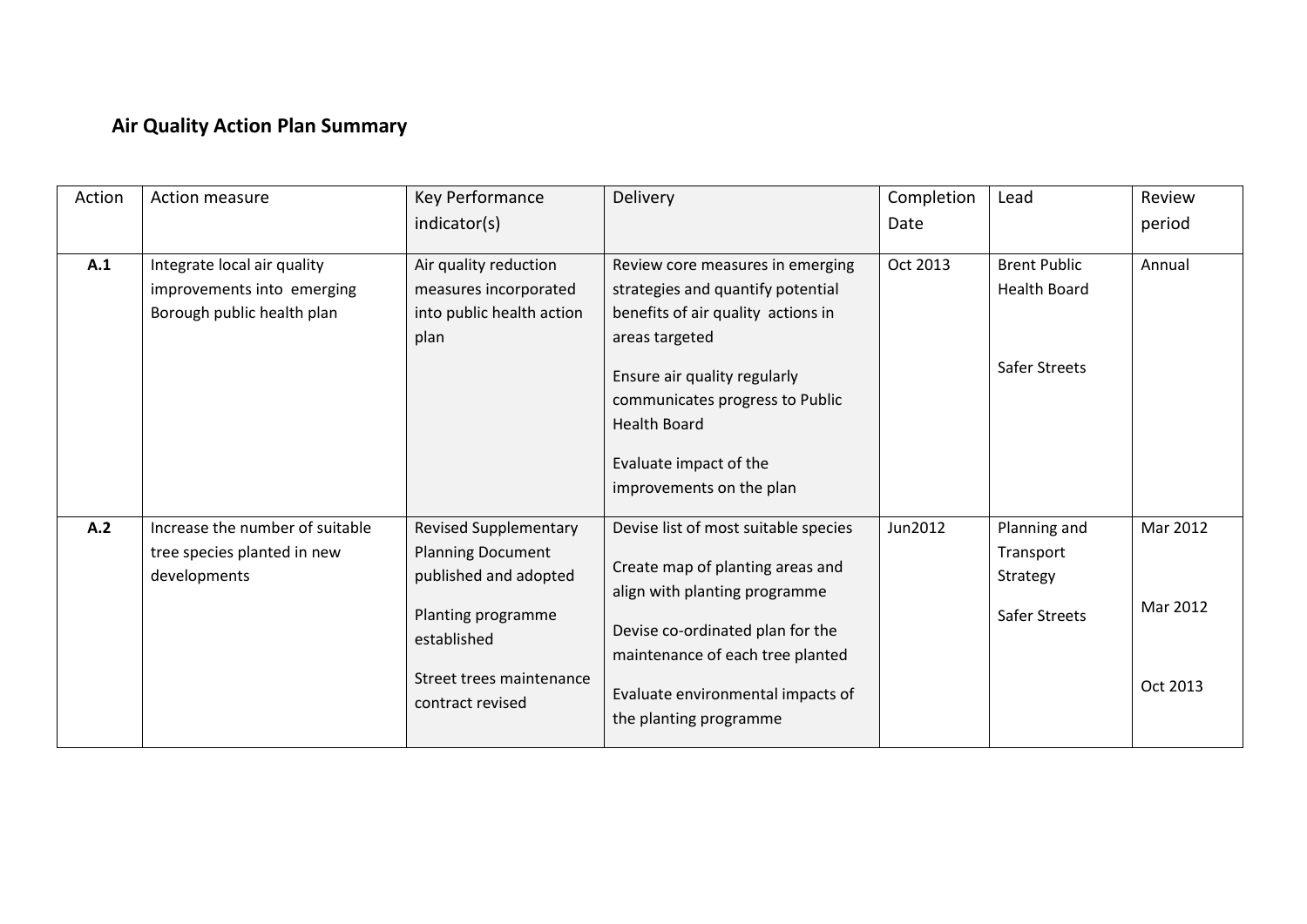| A.3 | Develop a cohesive corporate<br>strategy to ensure all proposed<br>energy from waste plant has a<br>minimal Air Quality impact whilst<br>achieving 20% carbon reduction<br>from renewables. | <b>Published Brent Biomass</b><br>Strategy<br>Achieved carbon<br>reduction from onsite<br>renewables. | Devise Strategy for determination of<br>applications for energy from waste<br>plant.<br>Quantify provision of renewables<br>required to meet target and<br>monitor progress every 6 months | Oct 2012<br>Oct 2013        | Planning and<br>Transport<br>Strategy               | Oct 2012<br>Annual |
|-----|---------------------------------------------------------------------------------------------------------------------------------------------------------------------------------------------|-------------------------------------------------------------------------------------------------------|--------------------------------------------------------------------------------------------------------------------------------------------------------------------------------------------|-----------------------------|-----------------------------------------------------|--------------------|
| A.4 | Update the Sustainable<br>Development Checklist to reflect<br>the Borough's commitment to<br>reducing the environmental impact<br>of new development on air quality                         | <b>Published Brent Biomass</b><br>Strategy                                                            | Quantify reduction in air pollution<br>secured by implementation of the<br>Checklist                                                                                                       | Mar 2013                    | Planning and<br>Development                         | Annual             |
| A.5 | Set carbon and nitrogen dioxide<br>reduction targets for regeneration<br>schemes                                                                                                            | Published guidance<br>Reduction targets are set<br>for carbon and nitrogen<br>dioxide                 | Evaluate impacts of targets set                                                                                                                                                            | Mar 2015                    | <b>Safer Streets</b><br>Planning and<br>Development |                    |
| A.6 | Review planning policies to<br>safeguard against environmental<br>impacts of new and existing Waste<br><b>Facilities</b>                                                                    | Adoption of Joint West<br>London Waste DPD<br>Publication of new<br>planning policies                 | Protocol set up for joint approach to<br>monitoring impacts of waste<br>facilities<br>New waste transfer facilities are<br>monitored and appropriately located                             | <b>Nov 2012</b><br>Mar 2013 | Planning and<br>Transport<br>Strategy               | Mid-term<br>review |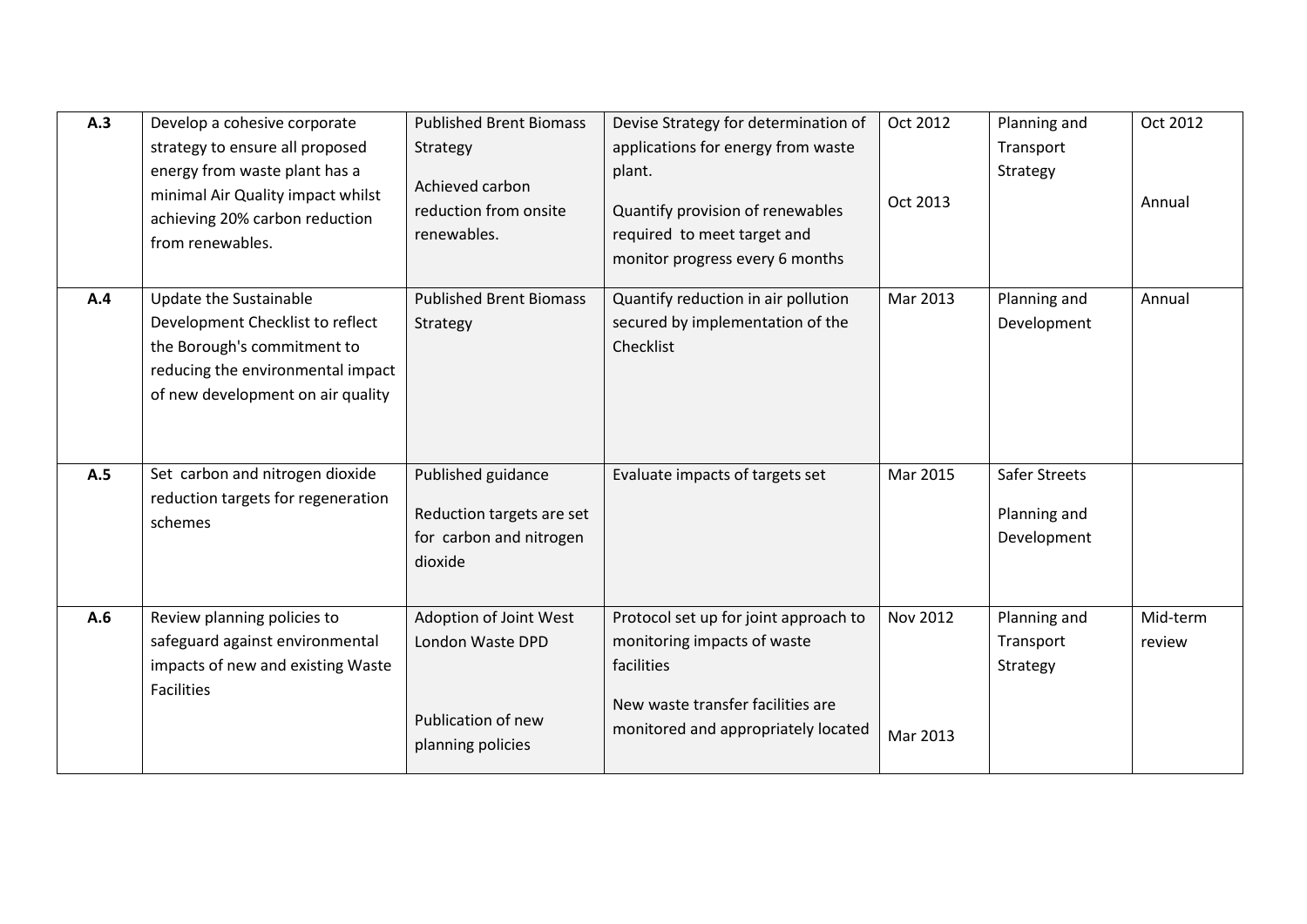| A.7  | Achieve on-going reduction in car<br>use through modal shift to non-car<br>modes           | Achieve walking modal<br>share of 31.40% and<br>cycling of 1.05%           | Count number of additional walking<br>schemes implemented,<br>Count number of additional cycling<br>schemes implemented                                                                                                                                          | Mar 2014             | Transportation                                          | Annual |
|------|--------------------------------------------------------------------------------------------|----------------------------------------------------------------------------|------------------------------------------------------------------------------------------------------------------------------------------------------------------------------------------------------------------------------------------------------------------|----------------------|---------------------------------------------------------|--------|
| A.8  | Install electric charging points at<br>strategic locations in Brent                        | Annual increase electric<br>vehicle charging points<br>across the borough. | Count, number of points installed                                                                                                                                                                                                                                | Mar 2014             | Transportation                                          | Annual |
| A.9  | Reduce overall congestion<br>associated with new or proposed<br>traffic management schemes | Evidence of reduced<br>congestion in Harlesden                             | Comparison with baseline<br>congestion map                                                                                                                                                                                                                       | Mar 2015             | Transportation                                          | Annual |
| A.10 | Facilitate the delivery of new car<br>clubs in the borough.                                | Increase in number of<br>car club vehicles in use                          | Facilitate take-up and use via<br>planning policy and actions<br>Review planning and transport<br>policies to require the installation<br>of additional car clubs in key<br>locations<br>Review options for incorporating<br>low emissions vehicles in the fleet | Mar 2014<br>Mar 2014 | Transportation<br>Planning and<br>Transport<br>Strategy | Annual |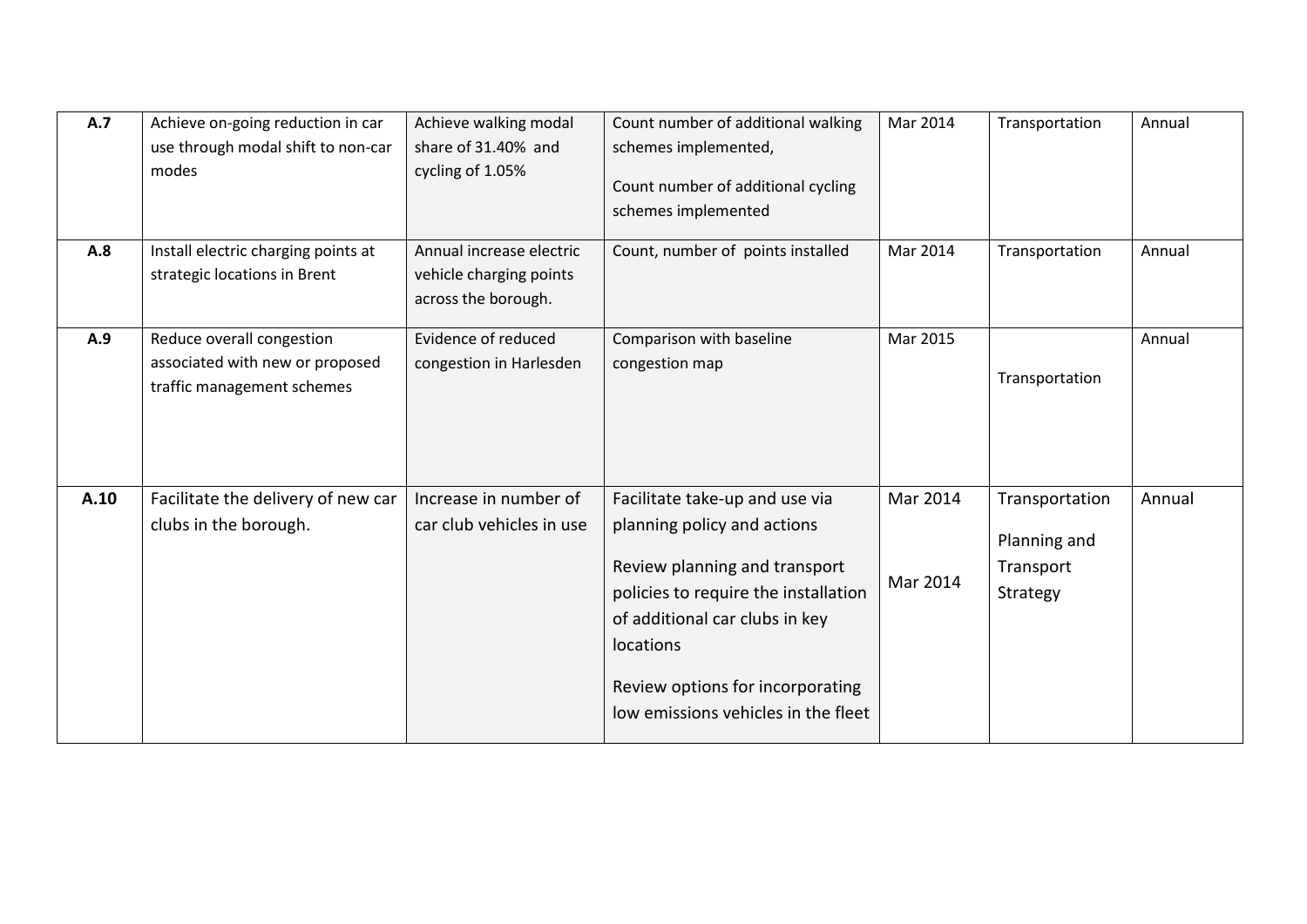| A.11 | Work with Brent businesses to<br>achieve 10% reduction in energy<br>use from their operations                                          | 10% reduction in<br>energy use in<br>businesses surveyed                       | Work with Brent Businesses to<br>determine local baselines and<br>measures required to secure<br>reduction<br>Devise Action Plans for achieving<br>target<br>Monitor progress with Action<br>plan             | Mar 2015 | Environmental<br>Projects and<br>Policy                                        | Annual |
|------|----------------------------------------------------------------------------------------------------------------------------------------|--------------------------------------------------------------------------------|---------------------------------------------------------------------------------------------------------------------------------------------------------------------------------------------------------------|----------|--------------------------------------------------------------------------------|--------|
| A.12 | Secure a 20% decrease of<br>energy use in Council housing<br>stock and 25% reduction in<br>emissions from Council service<br>delivery. | 20% reduction in<br>energy use<br>25% reduction in<br><b>Council emissions</b> | Survey Council stock and core<br>activities to determine local<br>baseline and measures required<br>to secure reduction<br>Devise Action Plan for achieving<br>target<br>Monitor progress with Action<br>plan | Mar 2015 | Environmental<br>Projects and<br>Policy<br><b>Brent Housing</b><br>Partnership | Annual |
| A.13 | Reduce use of fossil fuels in<br>council buildings                                                                                     | Reduction in council<br>energy derived from<br>fossil fuels                    | Secure target reduction council<br>energy derived from fossil fuels                                                                                                                                           | Mar 2015 | Environmental<br>Projects and<br>Policy                                        | Annual |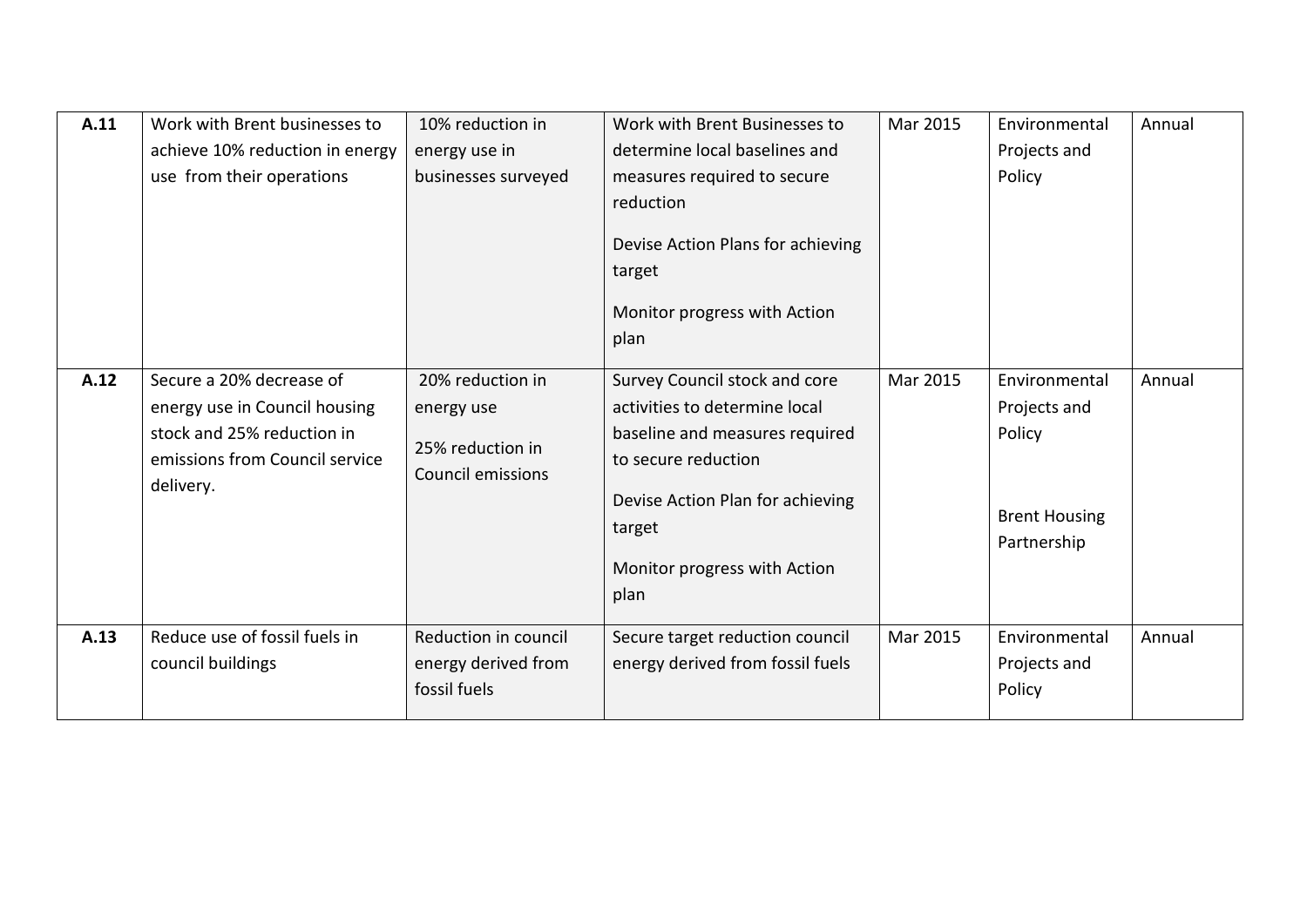| A.14 | Secure 10% reduction in NO <sub>2</sub> ,                                                 | 20% reduction secured | Determine baseline for fleet                            | Mar 2015 | Transportation | Annual |
|------|-------------------------------------------------------------------------------------------|-----------------------|---------------------------------------------------------|----------|----------------|--------|
|      | $PM_{10}$ , CO <sub>2</sub> from major<br>commercial fleet operations in                  |                       | operators selected<br>Devise Action Plans for achieving |          |                |        |
|      | <b>Brent</b>                                                                              |                       | target                                                  |          |                |        |
|      |                                                                                           |                       | Monitor progress with Action                            |          |                |        |
|      |                                                                                           |                       | plan                                                    |          |                |        |
| A.15 | Lobby government to raise                                                                 | Improvement           | Work with Stakeholders/                                 | Mar 2012 | Safer Streets  | Annual |
|      | awareness of challenges to                                                                | measures identified   | Partners to identify key issues                         |          |                |        |
|      | implementing waste licensing<br>controls whilst achieving<br>National Air Quality targets | and addressed         | Determine mechanism for<br>reporting                    |          |                |        |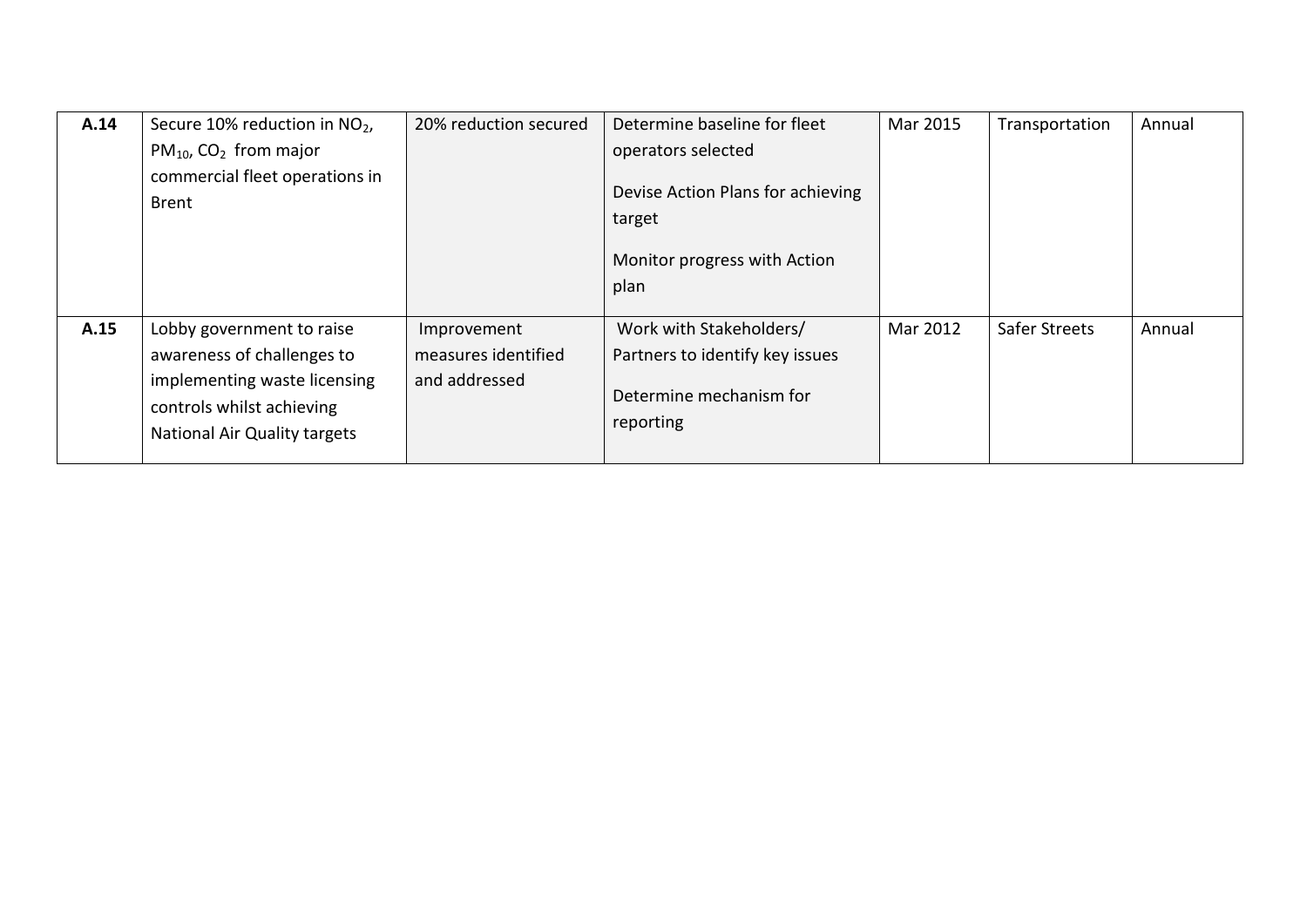## **Fundamental measures**

This Council will continue to report on actions that are essential to local air quality management which need to be carried over from the original plan. These nine Fundamental Measures demonstrate the Councils continued commitment to reducing pollution from its activities as well continuing to protect public health and the environment from polluting emissions. They will enable the Council to maintain the emission reductions achieved by the former Air Quality Action Plan (2005-2010). They will be subject to annual review for the lifetime of the Air Quality Action Plan (2012-2015) and are listed below:

#### **Action F1: Monitor key air pollutants throughout the Borough**

The Council will continue to regularly review the local air quality monitoring network to ensure that its scope remains responsive to changes in legislation and local needs whilst providing the most useful data. The Council remains committed to monitoring the key pollutants associated with health effects in the Borough and will continue to report progress in the form of annual progress reports demonstrating the trends in pollution emissions. Currently the potential impacts of  $PM<sub>2.5</sub>$  are being debated and it has been established that these finer particles are associated with greater health impacts than  $PM_{10}$  which is currently measured as a proxy for particulate matter. Although the target set for  $PM_{2.5}$  is 2020, and therefore monitoring is not mandatory, the potential for significantly greater health impacts arising from these emissions requires the Council to consider the implications of such emissions as soon as practicable.

#### **Action F2: Reduce emissions to air from industrial installations and waste sites using regulatory powers**

The Council has a legal duty to regulate emissions to air from the operation of some industrial processes, such as petrol stations and dry cleaners in the Borough under the Environmental Permitting Regulations 2007. The emissions from larger processes with greater polluting potential are regulated by the Environment Agency and the Council remains committed to working with the Agency to ensure that any processes operating within Brent do not increase local air pollution or otherwise operate at significant detriment to the local amenity. The use of such sites is necessary if we are to meet increasingly stringent targets for waste recycling and reuse and responsibly dispose of waste whilst the cost of disposal increases and the finite amount of space left for facilitating disposal dwindles. However, this should not be to the detriment of local residents or amenity and the council will continue to take enforcement action to limit the impacts of existing operations whilst making every effort to ensure that proposals for new facilities are considered carefully.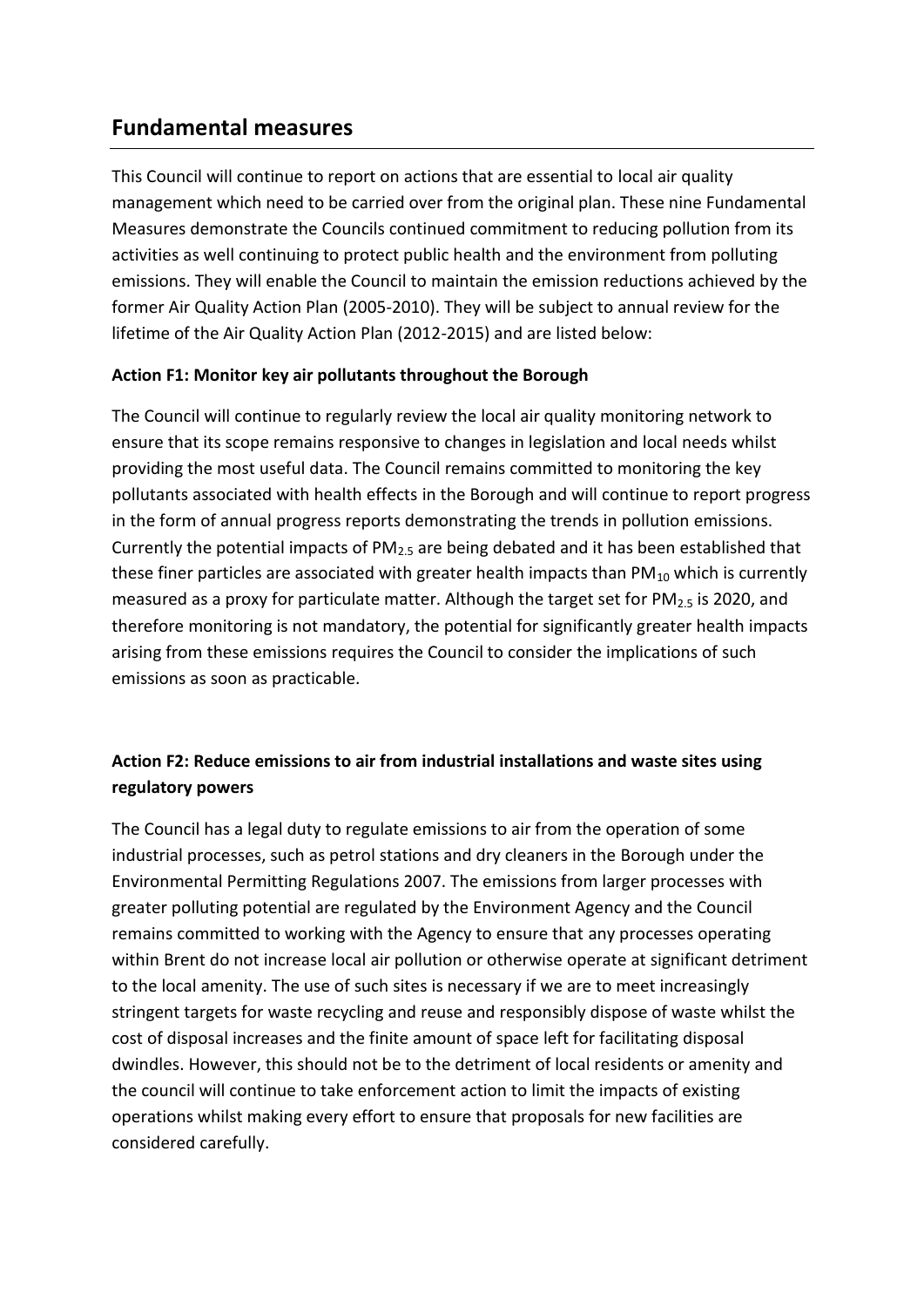#### **Action F3: Implement all feasible options for reducing the impacts of idling engines from commercial and domestic vehicles**

The Council will continue to investigate complaints regarding idling engines and, using powers available, take action to limit the air quality impacts of idling engines wherever possible. We will proactively target areas where idling is a common occurrence, such as outside schools and at taxi ranks and bus stands, to raise awareness about the contribution this makes to air pollution.

#### **Action F4: Implement measures to reduce carbon emissions in accordance with Council Carbon Strategies**

Mitigation and adaptation to climate change impacts is fundamental to the sustainability of the Councils operations and future service provision. In addition, it is established that synergies and conflicts exist between climate change and air quality objectives and it is necessary to ensure that compliance with one does not detrimentally impact the other. The Council will ensure that all air quality actions contribute to our climate change objectives and that measures identified will provide the greatest reductions in greenhouse gases and air quality emissions. The Government's proposed 'Green Deal' programme is designed to improve energy efficiency in homes, common spaces and businesses. The programme involves property owners investing in energy saving measures. It applies to privately owned, privately tenanted as well as commercially rented properties. The programme is due to be launched in Autumn 2012 and it is hoped it will include residents in social housing. If introduced the Green Deal has potential to reduce energy use which will reduce nitrogen dioxide and carbon emissions. In addition, any proposals for reduction of greenhouse gases, such as the provision of an energy strategy for new development or installation of new combustion plant will be subject to an impact assessment to ensure that air quality impacts are quantified and eliminated as far as is practicable.

#### **Action F.5: Review all new planning applications for potential air quality impacts and implement controls to limit impacts**

The Council shall continue to review all applications for major development to ensure that future residents are not subject to poor air quality and that the development itself is not a source of poor air quality. Planning applications are concentrated in the south of the Borough, already subject to the worst air pollution, greatest traffic impacts and significantly occupation. Careful consideration of potential cumulative impacts will be undertaken for all future development in the borough with every effort made to improve the air quality in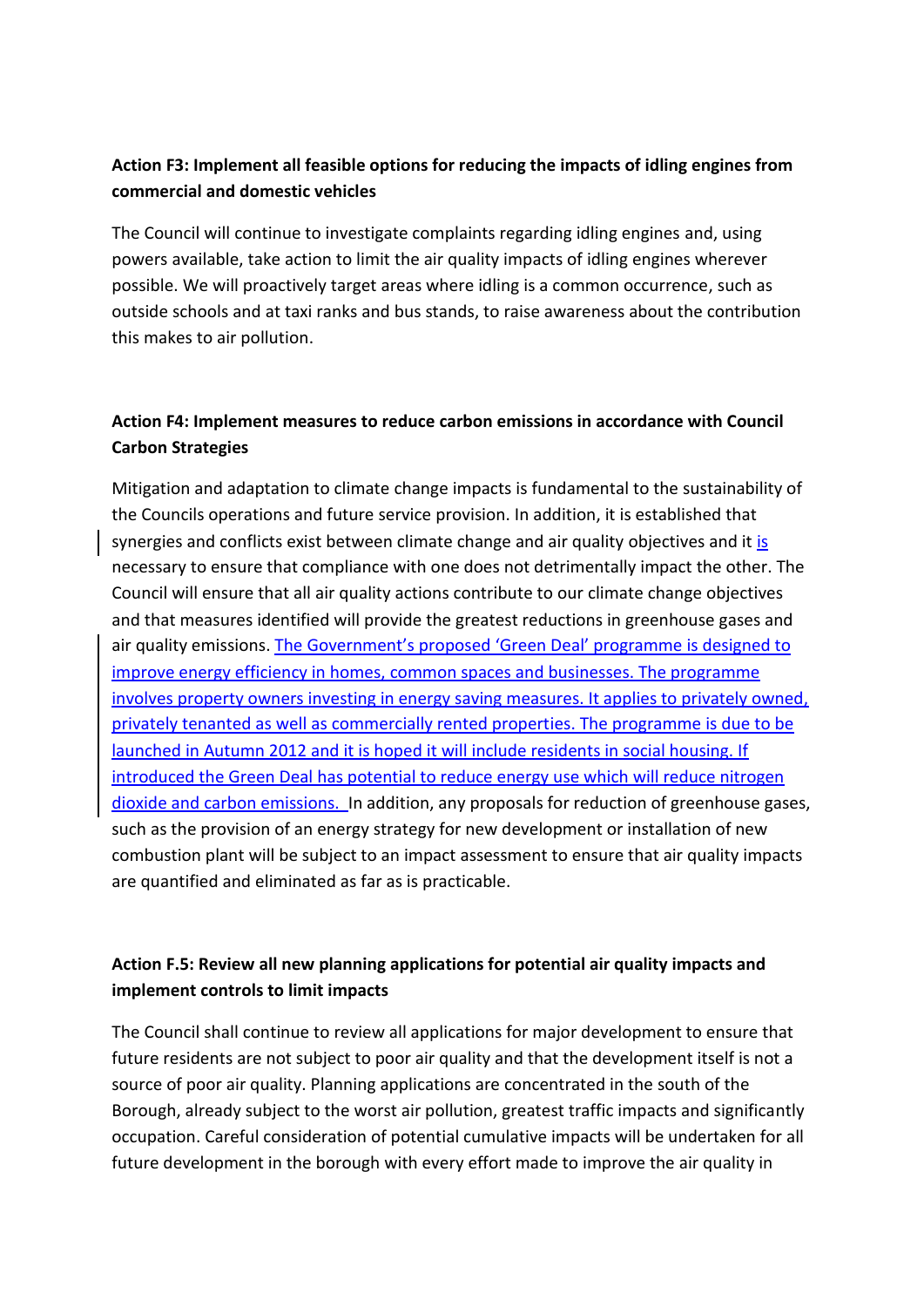specific hotspots in the south of the borough. To facilitate this we have ensure that air quality improvements are intrinsically linked to the Local Development Framework.

We will continue take action to minimise the impacts of emissions arising from construction sites including from the use of plant such as generators and mobile plant as well as from the activities themselves such as concrete crushing or the transfer of dusty materials; the Civic Centre development is an example of good practice. Where development is large-scale or of long duration consideration will be given to requiring air quality monitoring and action to mitigate against impacts that are considerable.

Inclusion of biomass plant in local development is increasing. It is established that some plant may increase pollutant emissions and therefore the use, installation and nature of biomass suggested must be carefully considered, especially where proposals for installation are within highly developed urban areas. The Council will continue to review applications for planning permission to ensure that such plant is only installed where it can be demonstrated that their impacts are minimal. The Council will also ensure that policy is reviewed regularly and is responsive to outcomes of ongoing research into the impacts of biomass plant and bio-fuel

#### **Action F.6: Implement measures to restrict the burning of waste**

Burning leads to the emission of gaseous pollutants and can lead to complaints of nuisance if uncontrolled or burning of certain materials is undertaken. We seek to reduce these and this will include continuing to encourage residents to dispose of waste more sustainably. Although the impact of this measure alone on reducing air pollution may be small. The Council would seeks to reduce impacts of any pollutant source wherever they occur.

#### **Action F.7: Work with West London Partners to reduce emissions regionally**

The London Borough of Brent has worked in partnership with other West London Boroughs to identify and implement measures to reduce pollutant emissions across the region. This strategic approach enables participating boroughs (the London Boroughs of Hammersmith and Fulham, Harrow, Ealing, Hillingdon, Hounslow and the Royal Borough of Richmond) to consider trans-boundary issues such as freight and air travel, wider impacts of local policy and ensure that where achieved the benefits of air quality improvements are experienced across as wide a geographical area as possible. However, major infra-structure projects such as Cross-rail and HS2 may result in increased pollutant emissions for limited duration. For example, delivery of large pre-fabricated concrete sheets for tunnel lining at Westbourne Park will need to be brought to the site by articulated lorries through Harlesden Town Centre and Harrow Road, which will result in increased traffic congestion and pollution emissions. We will continue to work closely with neighbouring boroughs and Transport for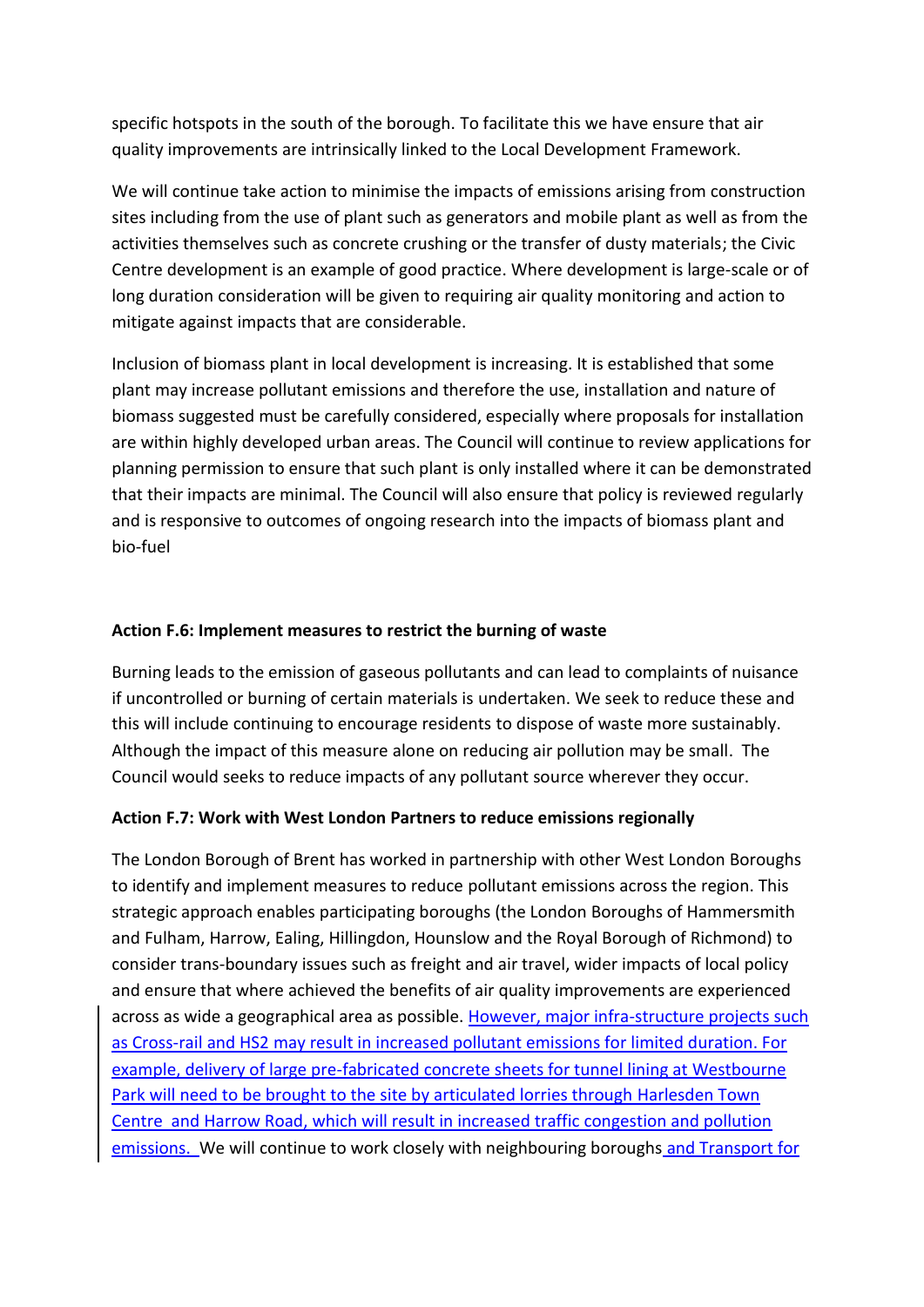London to identify and establish the best options in order to limit such impacts as well as bring about greater improvements across the West London region.

#### **Action F.8: Raise awareness, engage and educate stakeholders and residents about air quality issues**

The Council recognises the importance of personal behavioural change in securing a long term reductions in pollutant emissions and aims to communicate this widely to all sectors of the community. We will continue build on the successes of projects such as the Walk-it sustainable route planner and the Airtext pollution notification system to engage and educate Brent residents and stakeholders about air pollution and their potential influence to reduce pollutant emissions.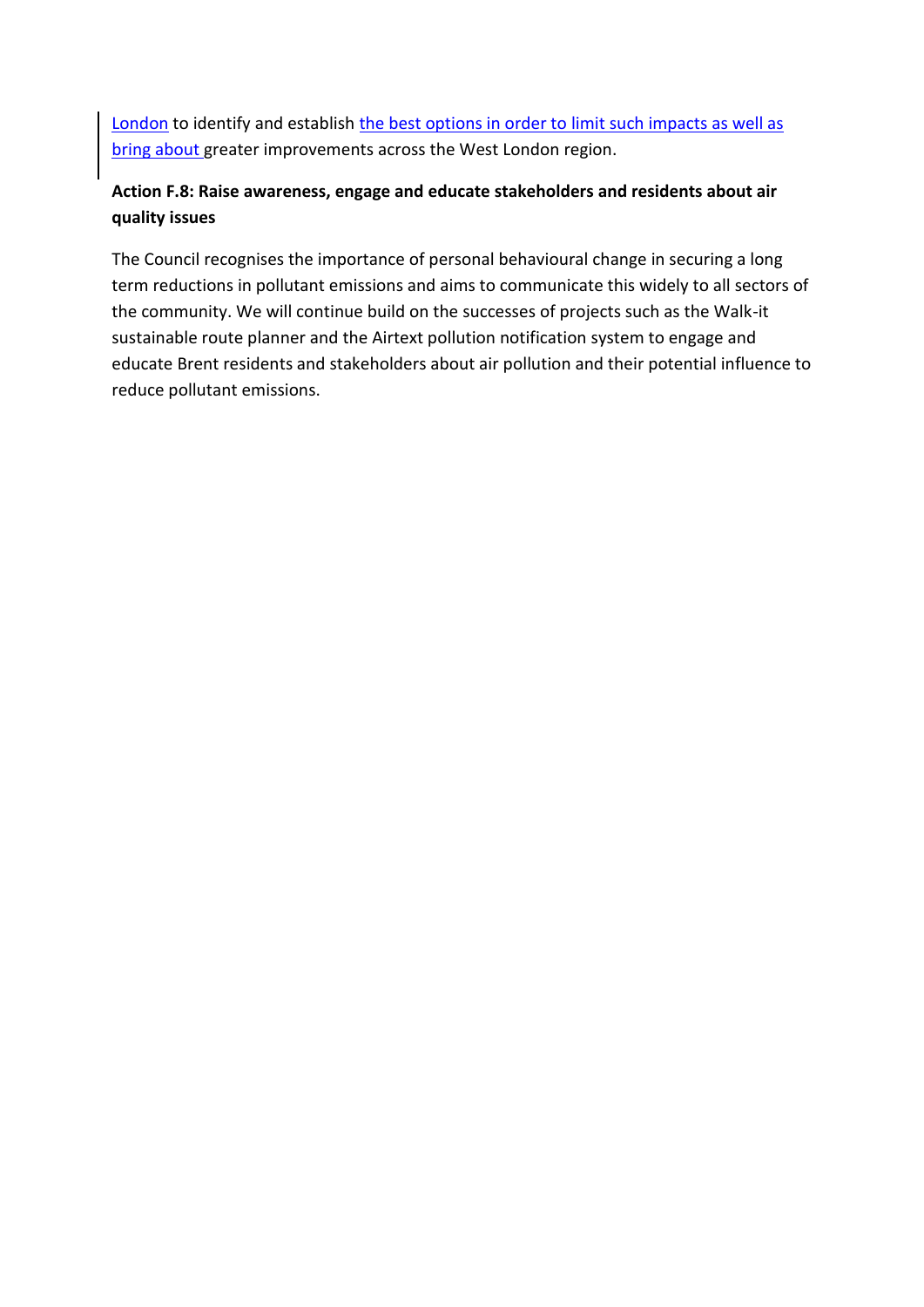Chronology of Air Quality Review and Assessment Work in Brent

**1999**- *Stage 1: Review and assessment* – concluded carbon monoxide, particulates, sulphur dioxide  $(SO<sub>2</sub>)$  and nitrogen dioxide  $(NO<sub>2</sub>)$  required further assessment at stage 2.

**2000-** *Stage 2: Review and assessment -* concluded that no further action was needed for carbon monoxide. Further investigation required for  $SO<sub>2</sub>$ , fine particles as  $PM_{10}$  and NO<sub>2</sub>.

**2000 to 2001 -** *Stage 3: Review and assessment -* predicted that levels of NO<sub>2</sub> and PM<sub>10</sub> would exceed National Air Quality objectives. Brent declared parts of the as Air Quality Management Areas (AQMAs) in April 2001.

**2002 to 2003-** *Stage 4: Detailed Assessment and Updating and screening assessment -* identified exceedences of the annual mean NO<sup>2</sup> objective and the annual mean for  $PM_{10}$ . The major source of emissions was road transport.

The updating and screening assessment (USA) concluded that a further Detailed Assessment was necessary to identify air quality exceedences predicted outside of the AQMA declared.

**2004-** *Detailed Assessment -* confirmed air quality objectives for NO<sub>2</sub> and PM<sub>10</sub> will not be met at many locations including two key locations outside the existing Air Quality Management Area – Wembley Hill Road and Ealing Road.

Neasden Lane was also identified as an area of very high PM10 concentrations and control of emissions in this area recommended as a priority.

The impact of diesel train emissions from the Chiltern Line on  $SO<sub>2</sub>$  concentrations was determined as unlikely to breach the objectives and therefore no AQMA declared for this pollutant.

**2005**- *Air Quality Action Plan* - outlined the Council's commitment to reduce the impact of poor air quality in AQMA. 98 actions and annual reporting undertaken to chart progress.

**2005-** *Updating and screening assessment -* confirmed NO<sub>2</sub> and PM<sub>10</sub> concentrations continue to exceed the annual mean objective where there is relevant exposure. Additional monitoring in the Council's area indicates that the annual mean objective is exceeded outside of the AQMA.

**2006-2008-** *Progress Reports -* confirm air quality objectives for  $NO<sub>2</sub>$  and  $PM<sub>10</sub>$ exceeded at locations with relevant public exposure identified.